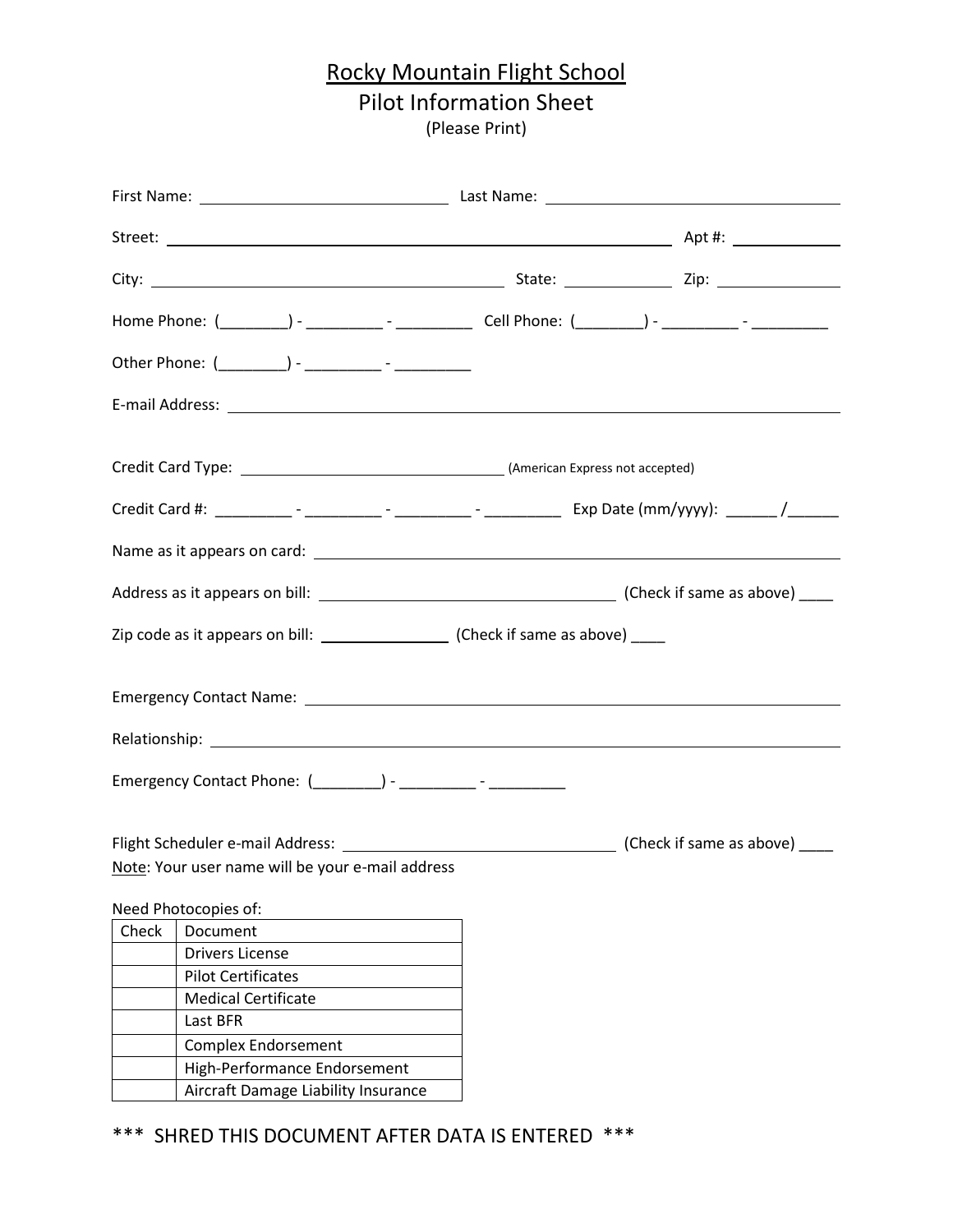### \*Automatically Generated\*

### **Automatic Credit Card Billing Authorization Form**

If you would like to enjoy the convenience of automatic billing, simply complete the Credit Card Information section below and sign the form. All requested information is required. Upon approval, we will automatically bill your credit card for the amount indicated and your total charges will appear on your monthly credit card statement. You may cancel this automatic billing authorization at any time by contacting us.

| Customer name:                                        | Customer account number:                                                                        | Phone:                                            |
|-------------------------------------------------------|-------------------------------------------------------------------------------------------------|---------------------------------------------------|
|                                                       |                                                                                                 |                                                   |
| Payment Information (To be completed by merchant)     |                                                                                                 |                                                   |
|                                                       | I authorize *Automatically Generated* to automatically bill the card listed below as specified: |                                                   |
| Amount: \$                                            | Weekly Bi-Weekly Semi-Monthly Monthly<br>Frequency:                                             |                                                   |
|                                                       |                                                                                                 | Quarterly Semi-Annually Annually (Check only one) |
| Start billing on:                                     | End billing when:                                                                               |                                                   |
|                                                       |                                                                                                 | Customer provides written cancellation            |
|                                                       |                                                                                                 |                                                   |
|                                                       |                                                                                                 |                                                   |
| Credit Card Information (To be completed by customer) | *Automatically Generated* accepts the following credit cards: MasterCard, Discover, Visa        |                                                   |
|                                                       |                                                                                                 |                                                   |
|                                                       |                                                                                                 |                                                   |
| Credit card type:                                     | Credit card number:                                                                             | Expires:                                          |
|                                                       |                                                                                                 |                                                   |
| Cardholder's name:                                    |                                                                                                 | Cardholder's Zip code (required):                 |
|                                                       |                                                                                                 | (from credit card billing address)                |
| (as shown on credit card)<br>Customer's signature:    | Date:                                                                                           |                                                   |

\* When you wish to cancel your monthly dues, you must contact us either by phone or e-mail and let us know. Initials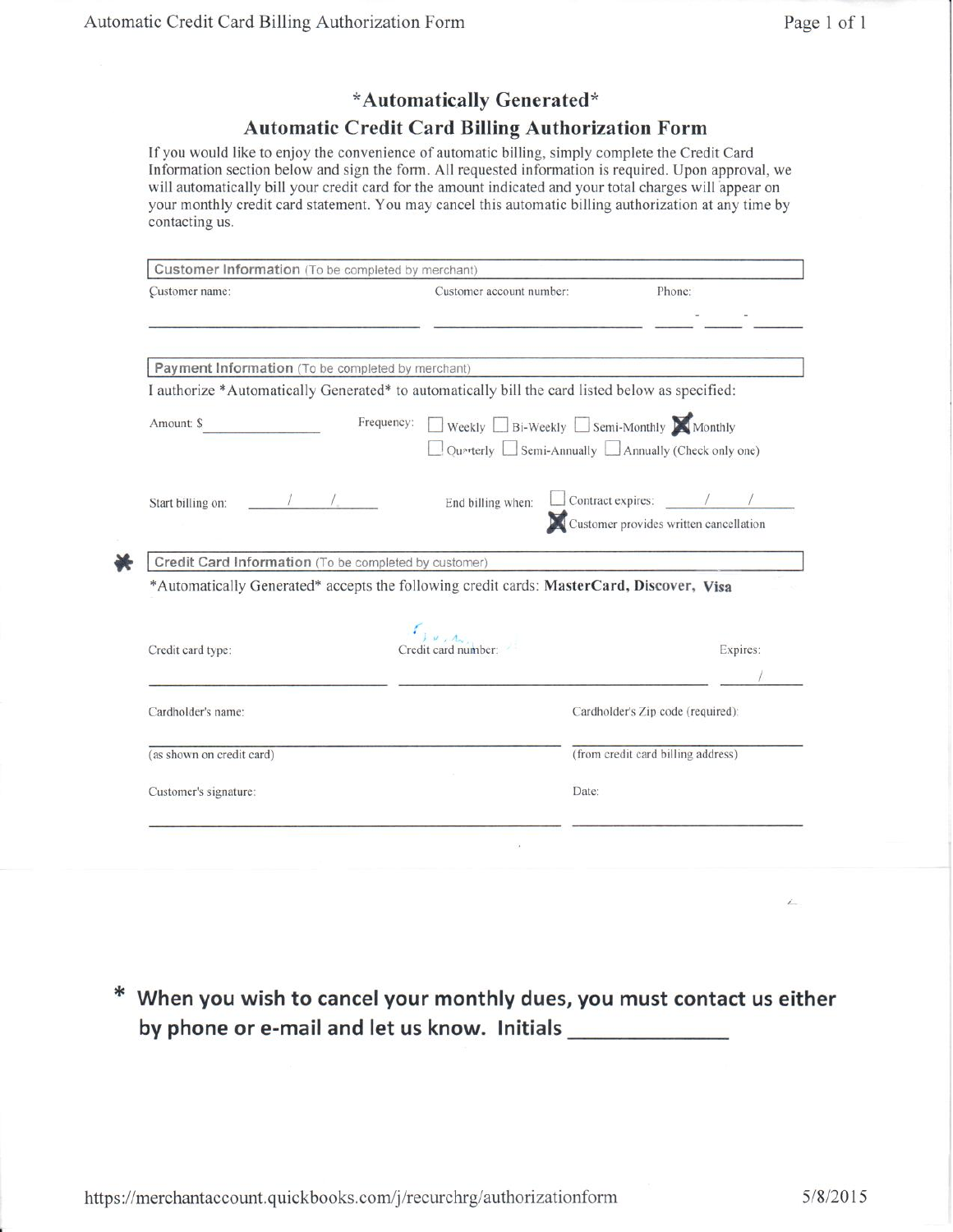### **Rocky Mountain Flight School**

### **AIRCRAFT RENTAL AGREEMENT**

This AIRCRAFT RENTAL AGREEMENT ("Agreement") is made this \_\_\_\_\_ day of 20\_\_\_\_\_ by and between Rocky Mountain Flight School (RMFS) whose address is 11855 Airport Way, Unit C, Broomfield, CO 80021 and ("Pilot/Member/Renter")

\_\_\_\_\_\_\_\_\_\_\_\_\_\_\_\_\_\_\_\_\_\_\_\_\_\_\_\_\_\_\_\_\_\_\_\_\_\_\_\_\_\_\_\_\_\_\_\_\_\_\_\_\_\_\_\_\_\_\_\_\_\_\_\_\_\_\_\_\_\_\_\_\_

whose address is (Street) (City) (State) (Zip)

WITNESS THAT:

This Agreement provides information to all pilots renting aircraft from RMFS and governs the rental of aircraft and provision of other services by RMFS to Pilot.

In consideration of the mutual covenants contained herein and other valuable consideration, the parties hereto agree as follows:

#### **1. Payment**

**Payment is due when services are rendered.** RMFS accepts cash, checks, Visa, Discover, and MasterCard as payment for services rendered. All past due accounts will incur a finance charge in the amount of 1.75% of the balance due per month (21 percent per annum). All checks returned for "Insufficient Funds" will incur a **service charge in the amount of \$35.00 per check** in addition to the cost of services rendered.

| a.                      | Un   |
|-------------------------|------|
| Init                    | rer  |
| b.                      | No   |
|                         | airo |
| $Init$ <sub>_____</sub> | for  |
|                         | this |
|                         | be   |
|                         | aco  |
|                         |      |

Init \_\_\_\_\_\_

**paid Rental/Other Balances.** The Member authorizes RMFS to charge unpaid rtal, and other balances to the current credit card on file with RMFS.

**Show Fees.** The Member must provide 12 hours notice of cancellation of a rental craft and/or flight lesson. The Member may be charged a no-show fee of \$25.00 an aircraft rental and/or a \$42.00 fee for instruction time for failure to comply with s provision. Reserved aircraft will be released for rental after 30 minutes from the ginning of the scheduled reservation. RMFS will use its best effort to commodate extraordinary or emergency circumstances.

**c. Past Due Account.** Member's account must be current to maintain flying privileges with RMFS. An account past due 90 days or more will result in collection action being taken. The Member is responsible for attorney fees, court fees, and all other costs arising from any collection action.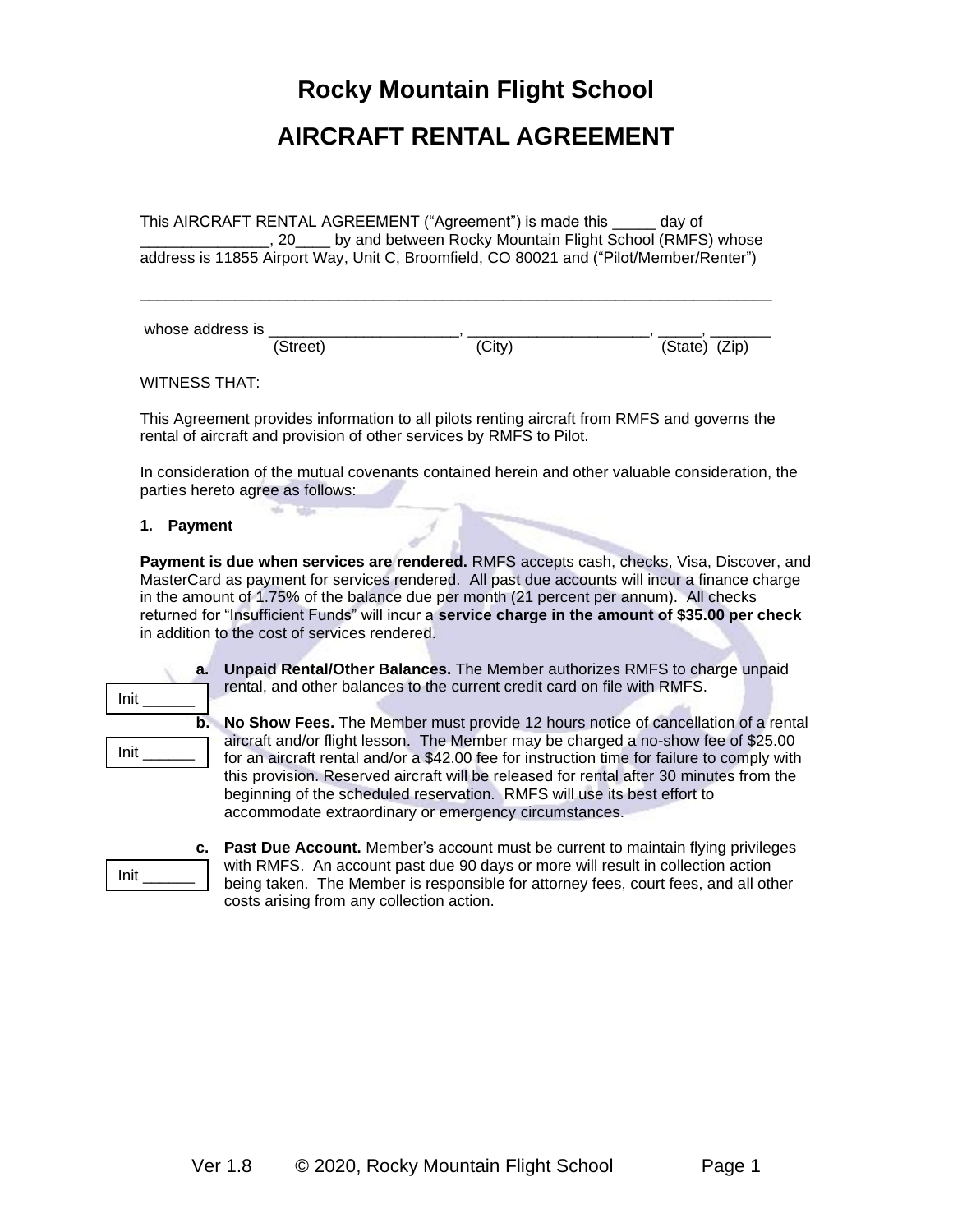### **2. Monthly Dues**

To help reduce the cost of aircraft rental Rocky Mountain Flight School assesses each Member "monthly dues". Dues are used to cover fixed aircraft operating expenses, such as GPS navigation database updates, required ADS-B avionics upgrades, and a portion of the aircraft insurance costs. Members may request their monthly membership be put on hold but must give sufficient notice. Membership changes will take effect on the  $1<sup>st</sup>$  day of the following month after notice is received.

Check one box below.

| а. | Monthly dues by automatic credit card deductions    *                                                                                                                             |
|----|-----------------------------------------------------------------------------------------------------------------------------------------------------------------------------------|
|    | b. Monthly dues charged to account $\vert \vert$                                                                                                                                  |
|    | c. Other   Authorized by ____                                                                                                                                                     |
|    | * Note: When checking this option please fill out the Automatic Credit Billing Authorization Form supplied in this<br>packet. Member must provide written notice of cancellation. |

#### **3. Insurance**

**a. Aircraft Damage.** The Pilot/Renter agrees to pay for any damage to the aircraft due to Pilot/Renter's negligence. It is the Pilot/Renter's sole responsibility to ensure proper treatment and operation of the aircraft and/or equipment during the rental period which includes damage sustained during pre-flight or post-flight inspections and includes damage sustained while ground handling the Aircraft and moving Aircraft into and out of any hangar, which is being rented to the Pilot/Renter.

### Init \_\_\_\_\_\_

- **b. Pilot/Renter's liability is NOT limited,** and our insurance company may subrogate under the following conditions:
	- i. Pilot/Renter's willful misconduct or gross negligence.
	- ii. Violating the Federal Aviation Regulations (FAR's)
	- iii. Use of a RMFS aircraft in an illegal activity.
	- iv. The Pilot/Renter conducting flight training to any pilot (flight training can only be given by RMFS CFI's).
	- v. Receiving flight training except from an employed CFI of RMFS.
	- vi. If the Pilot/Renter materially breaches the terms of this agreement.
	- vii. Using a RMFS aircraft for commercial operations.
- **c. Renter's Insurance.** Pilot/Renter is **required** to investigate and purchase an Aircraft Renters Insurance Policy, currently available from many reputable aviation insurance brokers, to utilize RMFS aircraft for training and renting purposes. RMFS does not require that insurance be purchased from a specific provider.
- **d. Other Liability.** As well as being responsible for damage to the rented aircraft, the Pilot/Renter may be responsible for additional third party liability to passenger, persons outside the aircraft, property damage (other than the aircraft), including but not limited to loss of use of the aircraft and attorney fees arising in connection with the use of an RMFS aircraft.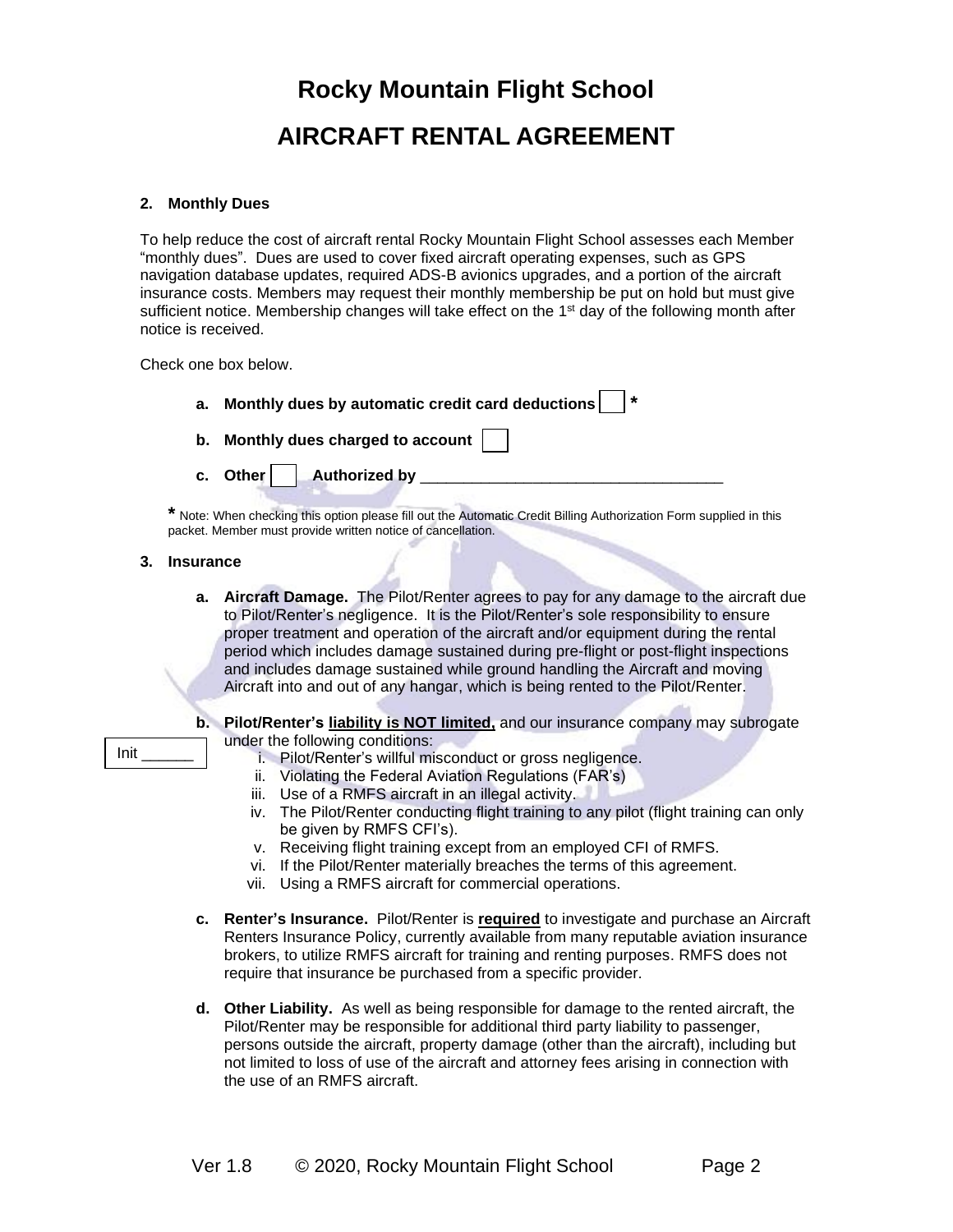- **e. Aircraft Checkout.** To meet our insurance obligations, Pilot/Renters are required to complete an aircraft check out with a RMFS instructor and show compliance with Section 5(l) of this agreement. In addition, a copy of a RMFS Aircraft Check-Out Form MUST be completed for each make & model of aircraft flown and be signed by a RMFS instructor.
- **f. Renters Insurance.** RMFS requires Pilot/Renter to acquire a Non-Owned Aircraft Damage Liability Insurance policy. This policy will provide the Pilot/Renter with aircraft physical damage liability and liability coverage in addition to the coverage provided by RMFS's insurance. It is the Pilot/Renter's responsibility to secure such insurance, pay any premiums on policy and deductibles on such insurance for any claims, and to maintain active insurance for any Rental Periods with RMFS. Standard Bodily Injury and Property Damage Liability coverage is not required but **STRONGLY RECOMMENDED** in addition to Aircraft Damage coverage. RMFS will under no circumstance provide any monetary liability for damages done to persons or property while operating RMFS aircraft.
- **g. Coverage Requirements.** RMFS requires Pilot/Renter to hold current renter's insurance with a minimum coverage of \$10,000 Aircraft Damage (Hull). A copy of your policy must be on file with Rocky Mountain Flight School and the policy must be active.

### **4. Hold Harmless.**

The Pilot hereby agrees to indemnify and hold RMFS harmless against any liabilities, claims or damages which result from/or are in connection with Pilot's rental of an aircraft pursuant to this agreement; and the Pilot also agrees to be responsible for the payment of any damages caused to Pilot, third parties, personal property and property belonging to third parties, and to the aircraft and/or equipment as set forth in Section 3(a) while in the Pilot's possession and use.

### **5. Flight Procedures/Handling of Aircraft**

- **a. Federal Aviation Regulations (FARs).** It is the Pilot's sole responsibility to comply with all Federal Aviation Regulations at all times.
- **b. Handling of Aircraft.** With respect to pre-flight inspections, it is the Pilot's sole responsibility to comply with all FARs and the aircraft manufacturer's guidelines and any other source regulating pre-flight procedures. Any damage, un-airworthy conditions, or missing documents found during pre-flight of the aircraft must be reported to RMFS immediately **PRIOR TO FLIGHT**. Pilot agrees not to accept the aircraft until Pilot is satisfied with the aircraft airworthiness and functioning of its equipment and accessories. With respect to post-flight inspections, it is the Pilot's sole responsibility to comply with all FARs and the aircraft manufacturer's guidelines and any other source regulating post-flight procedures. Any damage found, must be reported to RMFS immediately and prior to leaving RMFS's premises. Any damage caused by the Pilot or during Pilot's use of the aircraft, and not reported to RMFS will result in termination of flying privileges with RMFS and collection action being taken against the Pilot for the cost of repairs.

### **c. Aircraft Flight Time.** The Pilot is responsible for checking the current

HOBBS/TACH time, *to the highest tenth visible*, on the aircraft dispatch.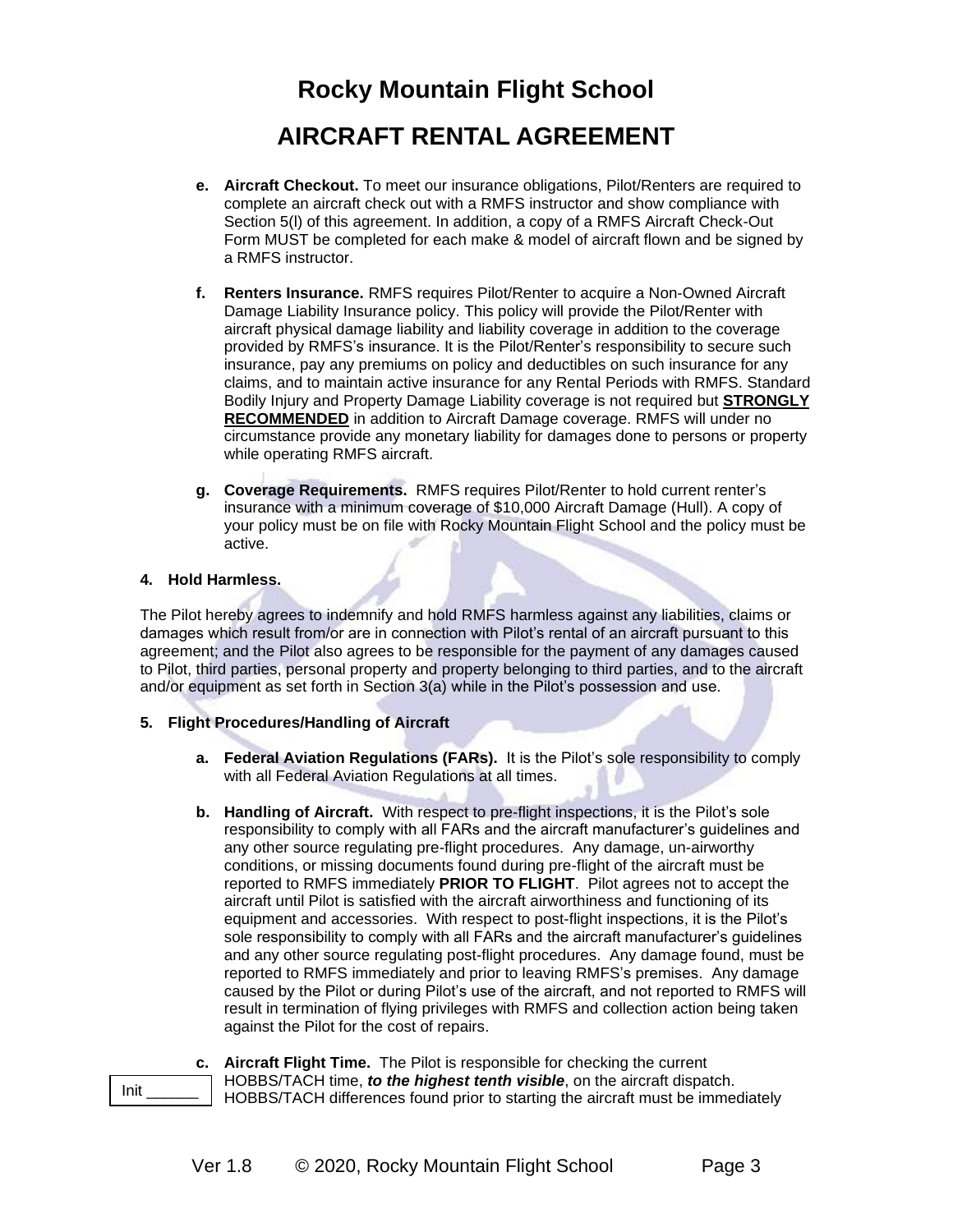reported to RMFS Staff for adjustment. Unreported differences are the Pilot's responsibility. The Pilot will record on the aircraft dispatch, *to the highest tenth visible*, the ending HOBBS/TACH time after shutting down the aircraft.

- **d. Master/Avionics Switches.** It is the Pilot's responsibility to leave the aircraft with the aircraft master and avionics master switches turned off after each flight. If it becomes necessary to recharge or jump start an aircraft because of failure to comply with this rule, the pilot may be charged a fee equal to 1 hour of shop labor which is currently \$65.00.
- **e. Securing of Aircraft.** It is the Pilot's responsibility to secure the aircraft, after each flight, with all means provided by RMFS (Chains, tie-down ropes, gust locks, throttle locks, etc.) or when not parked on the RMFS ramp insuring that the aircraft is adequately secured by reasonable means. The Pilot may be charged a tie-down fee of \$10.00 for failure to comply with this rule. In addition, the Pilot is responsible for any damage to the aircraft resulting from not properly securing the aircraft.
- **f. Cleanliness.** It is the Pilot's responsibility to leave the aircraft interior in a clean condition after each flight. The Pilot may be charged a cleaning fee of \$15.00 for failure to comply with this rule.
- **g. Food/Drinks/Smoking in Aircraft.** Food, drinks and/or smoking in the aircraft is strictly PROHIBITED, excepting Bottled Beverages. The Pilot may be charged a cleaning fee of \$15.00 for failure to comply with this rule. Smoking on the ramp, or in the vicinity of any aircraft and/or fueling equipment within a radius of 50 feet is strictly PROHIBITED.
- **h. Flight Plan.** RMFS recommends that prior to any flight beyond 50 nautical miles the Pilot should file a flight plan with FSS. **Student Pilots** are required to file a flight plan for any flight beyond 50 nautical miles.
- **i. Weight & Balance.** RMFS recommends that prior to all flights, the Pilot should calculate the weight & balance of the aircraft. Weight and Balance calculations must be made for any flight with three or more persons on board or any flight were more than 100 lbs of baggage is being carried.
- **j. Fees at Other Airports.** The Pilot is responsible for paying all landing, tie-down, handling, and/or any other fees incurred enroute or at the Pilot's flight destination at the time they are incurred.
- **k. Unpaved Airport Landings.** Other than with prior permission, or while in training with a RMFS Certified Flight Instructor, or in the event of an emergency, the Pilot is **NOT ALLOWED** to conduct any "unpaved airport landings". "Unpaved Airport Landings" include, but are not limited to: grass, turf, unpaved, gravel and/or any other unstable surface.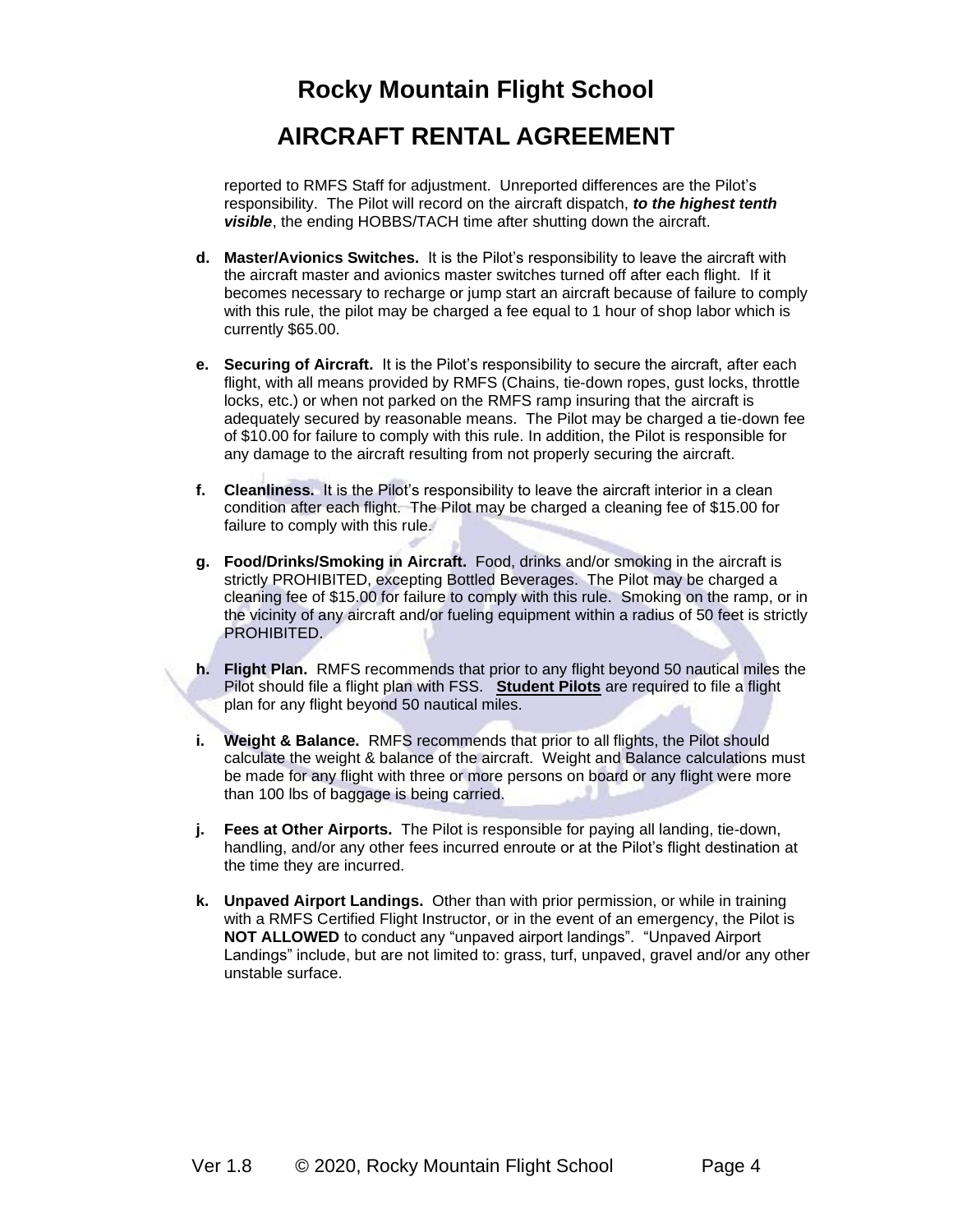- **l. Flight Currency with RMFS.** It is the Pilot's sole responsibility to comply with all FARs concerning currency. In addition, **RMFS may require a flight in each Class aircraft not flown in the past 90 days**. The Pilot may also be required to have a flight currency checkout with a RMFS Certified Flight Instructor at any point at our discretion.
- **m. Pilot License & Medical Certificate.** RMFS requires the Pilot to maintain a copy of Pilot's current Pilot License and Medical Certificate on file with RMFS. RMFS also requires a copy of the Pilot's valid driver's license for identification purposes. The TSA (Transportation and Security Administration) now requires proof of citizenship (*Original Birth Certificate or Valid Passport ONLY*) be **PROVIDED PRIOR TO ANY TRAINING** which might result in a Certificate and/or additional rating.
- **n. Night Flights.** It is the Pilot's sole responsibility to comply with all FARs concerning night currency.
- **o. Overnight Rental.** The Pilot understands that all overnight aircraft rental incurs a minimum of 2 hours charge per day after the first overnight stay.

эī

**p. Operations.**

| Init       | The Pilot will only rent aircraft in which Pilot has received a checkout and for<br>which the Pilot's records at RMFS indicate such checkout. Pilots are<br>encouraged to inspect their RMFS records periodically.                                    |
|------------|-------------------------------------------------------------------------------------------------------------------------------------------------------------------------------------------------------------------------------------------------------|
|            | ii. The Pilot will not conduct commercial operations including flight training or<br>flight instruction in a RMFS aircraft.                                                                                                                           |
|            | iii. Pilot may only use aircraft for Pilot's personal use, flight training with a<br><b>RMFS</b> approved instructor, or incidental business purposes.                                                                                                |
|            | iv. The Pilot acting as PIC will fly from the left seat ONLY, unless that Pilot has a<br>RMFS "Right Seat PIC Checkout" and is approved by the RMFS Chief Flight<br>Instructor.                                                                       |
|            | v. The Pilot will not allow anyone else to fly the aircraft unless that pilot is also a<br>current RMFS member. Including "Safety Pilots" used for instrument<br>currency.                                                                            |
|            | vi. As a Student Pilot, carrying of passengers is strictly <b>PROHIBITED</b> . Student<br>Pilots in the solo phase of instruction must have a current sign off from their<br>instructor and observe all weather and wind limitations in the sign off. |
| q.<br>Init | Flight Instruction. ONLY RMFS Flight Instructors are authorized to provide flight<br>instruction in RMFS aircraft. This restriction applies equally to members giving or<br>receiving instruction in an RMFS aircraft.                                |
| r.         | Flight Instruction Time. Determination of instruction time given is at the sole<br>discretion of the RMFS Instructor. Instruction time begins at the scheduled time for                                                                               |

the flight lesson unless prior arrangements have been made with the instructor.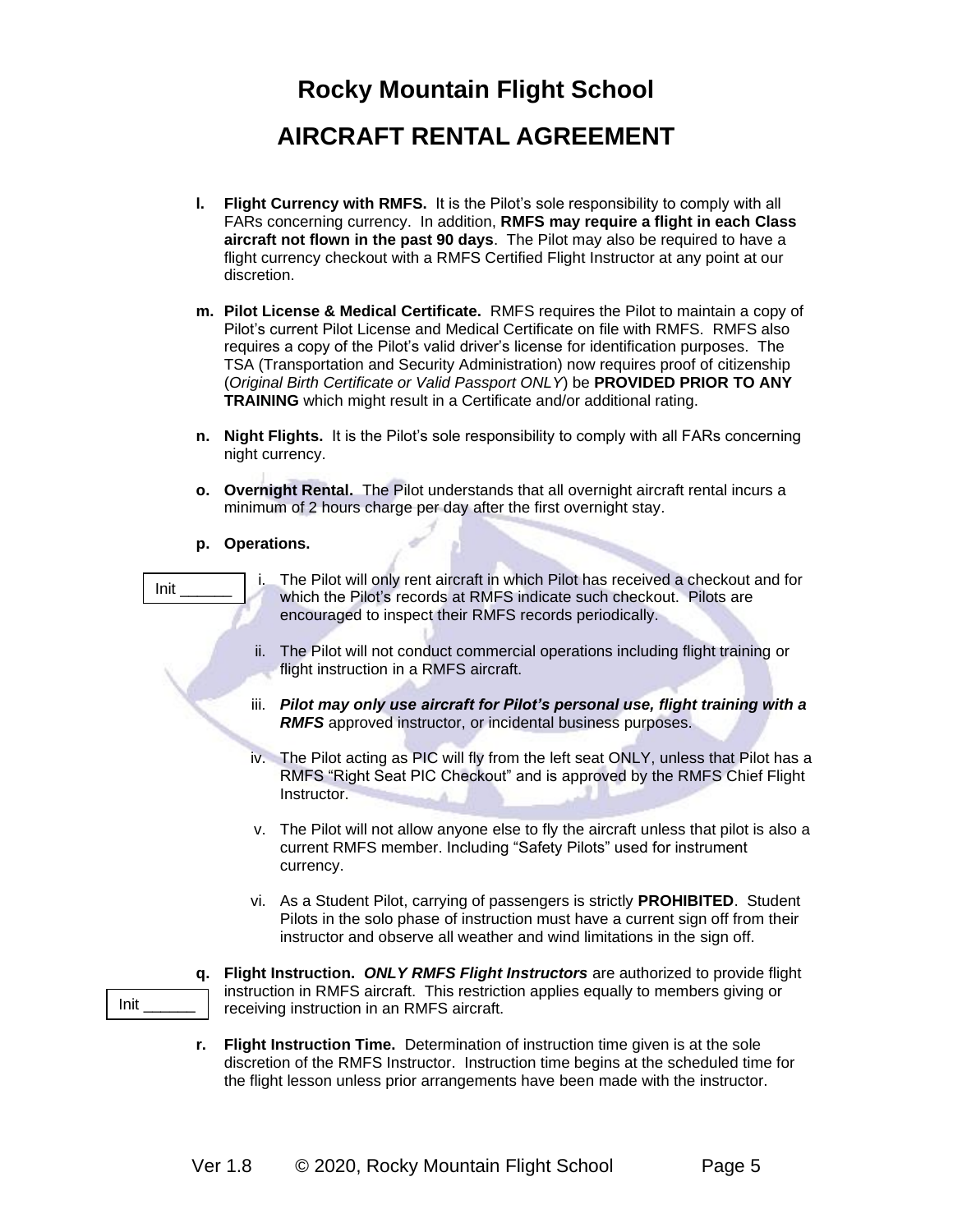- **s. Aircraft Rental/Keys.** RMFS reserves the right to rent any aircraft for which the Pilot is more than 15 minutes late for Pilot's scheduled time. The Pilot must provide 12 hours notice of cancellation of a scheduled rental time. Pilot agrees to return the aircraft at the scheduled time. Late returns, which impact RMFS rental operations or flight instruction, may result in additional charges. The Pilot will ensure that the aircraft key is returned with the aircraft dispatch before leaving the premises. The Pilot may be charged a lost key fee of \$25.00 for failure to comply with this rule.
- **t. Aircraft Malfunctions.** If, during the course of a rental flight, the aircraft suffers a malfunction, making it unsafe or un-airworthy for continued flight the pilot will contact RMFS for instructions on having repairs made or if the aircraft can be abandoned. No aircraft will be abandoned without the authorization of the manager, chief flight instructor, or the owners of RMFS. If RMFS cannot be contacted and the repair is minor the Pilot may authorize repairs up to \$100.00. The pilot will pay for any such repair and be reimbursed when the paid repair invoice is presented when the aircraft is returned to BJC.

The following responsibilities for the aircraft and return transportation will apply:

- i. For training flights within a 100-mile radius of Rocky Mountain Metropolitan Airport (BJC) it will be the responsibility of RMFS to provide an aircraft and pilot to return the renter Pilot and/or Instructor to the Rocky Mountain Metropolitan Airport BJC. RMFS will be responsible for the return of the aircraft.
- ii. For any rental flight not covered by paragraph (i) above the pilot is responsible for the arrangement and cost of transportation for any individuals on board the aircraft returning to BJC. RMFS is responsible for the return of the aircraft to BJC.
- iii. RMFS will not be responsible for incidental travel or other expenses incurred by the Pilot. The Pilot will be responsible for charges incurred prior to the malfunction.
- **u. Adverse Weather.** It is the Pilot's responsibility to ensure that current and forecast weather conditions will allow the flight to be completed safely. If weather conditions prevent a safe return to the Rocky Mountain Metropolitan Airport (BJC) airport, it is the Pilot's responsibility to remain with the aircraft until it is safe to return. RMFS is not responsible for incidental travel expenses or other charges incurred by the Pilot. At the Pilot's request, RMFS will assume responsibility for returning the aircraft. If this occurs, the Pilot will be liable for the cost of aircraft and pilot time incurred by RMFS in returning the aircraft to the Rocky Mountain Metropolitan Airport (BJC), in addition to the rental charges for the aircraft. Pilots are responsible for hobbs time incurred in the event that a flight is terminated due to weather conditions prior to takeoff.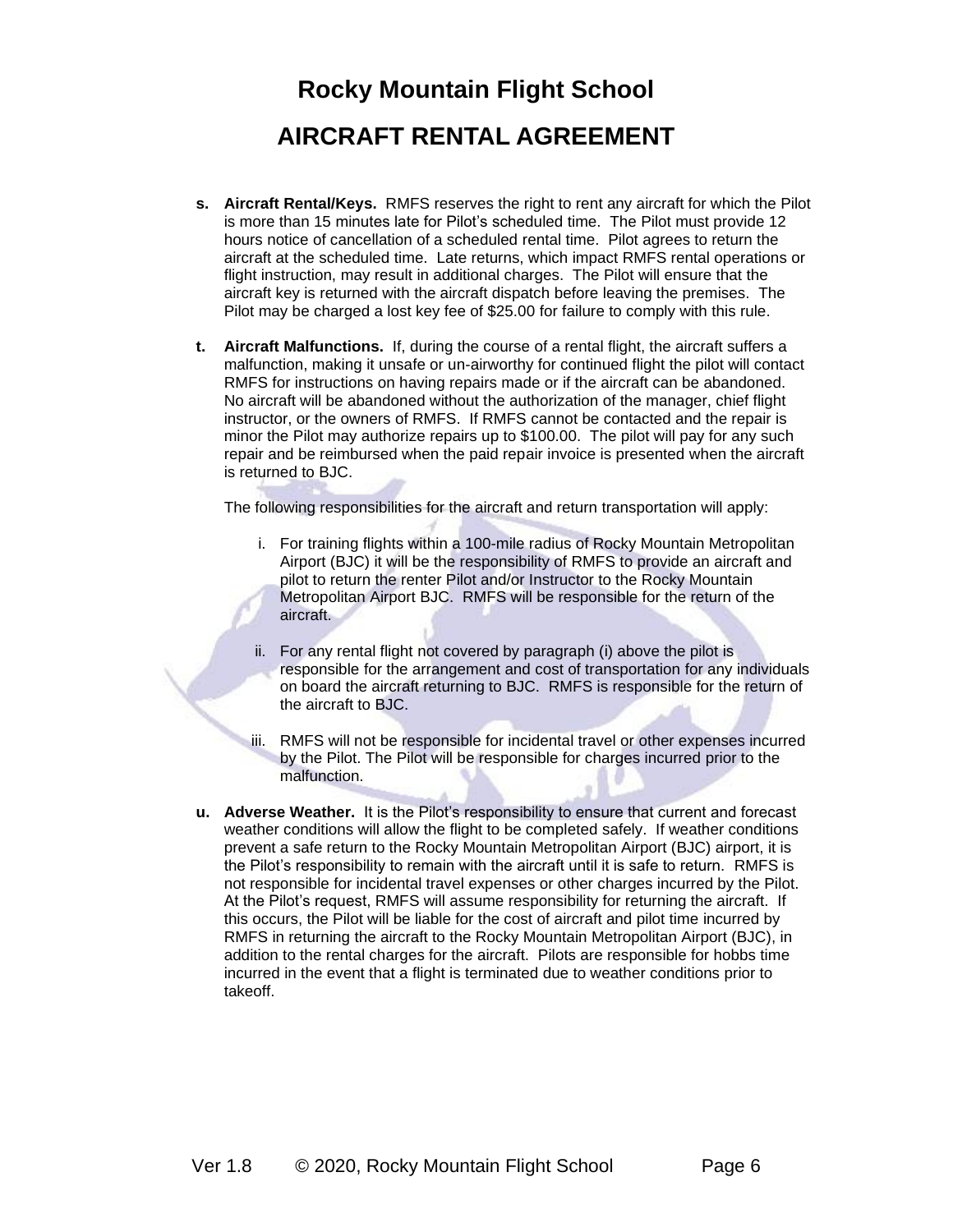**v. Off-site Fuel Purchases.** For all local flight and single overnight cross-country flights RMFS aircraft are rented "wet". The cost of fuel or oil purchased will be credited to your account when you present an original fuel receipt. Charts, tie-down fees, hangar fees, or any other charges will not be reimbursed. Copies will be made, and the original receipt returned for your records. For cross country flights of two days or more you may have the option of renting the aircraft at a "dry" rate. The dry rate is priced without fuel and will be at a lower hourly rental rate. The aircraft departs with full tanks and is returned with full tanks. During the flight, the renter will pay for all fuel and will not be reimbursed for the cost of fuel upon returning the aircraft. By renting the aircraft at the dry rate you may be able to lower the cost of your extended cross-country flight.

### **6. Maintenance.**

Any maintenance related items that could interfere with the safety of a flight, and squawks found, must be immediately reported to RMFS Staff. All squawks must be immediately reported and noted on an aircraft squawk sheet. Squawk sheets are located at the front desk or in the aircraft dispatch binder. Any maintenance related action required away from home base requires prior authorization from RMFS management. Telephone numbers are located in the aircraft binder.

### **7. Emergencies.**

Pilot agrees to report all accidents, both major and minor immediately along with any names and addresses of witnesses and involved parties. Pilot will not allow the aircraft to be moved unless expressly authorized to do so by RMFS or authorities. Pilot will do all that is possible to protect the aircraft from further loss or damage. In the event of an emergency, the Pilot should immediately contact local authorities, and RMFS, in accordance with NTSB requirements.

### **8.** *Governing Law.*

This agreement shall be construed and enforced under the laws of the State of Colorado.

### **9. Entire Agreement.**

This agreement supersedes any prior negotiations and agreements between the parties regarding the same issues addressed herein and constitutes the entire agreement of the parties.

#### **10.** *Amendment.*

This Agreement may be modified by written notice of RMFS to Pilot at Pilot's address provided herein. Such changes shall become effective as set forth in the notice or 15 days after mailing, whichever is later. Pilot may elect to terminate this agreement in writing if Pilot does not accept changed terms.

#### **11. Certification.**

Pilot certifies that all information supplied to RMFS is true and correct.